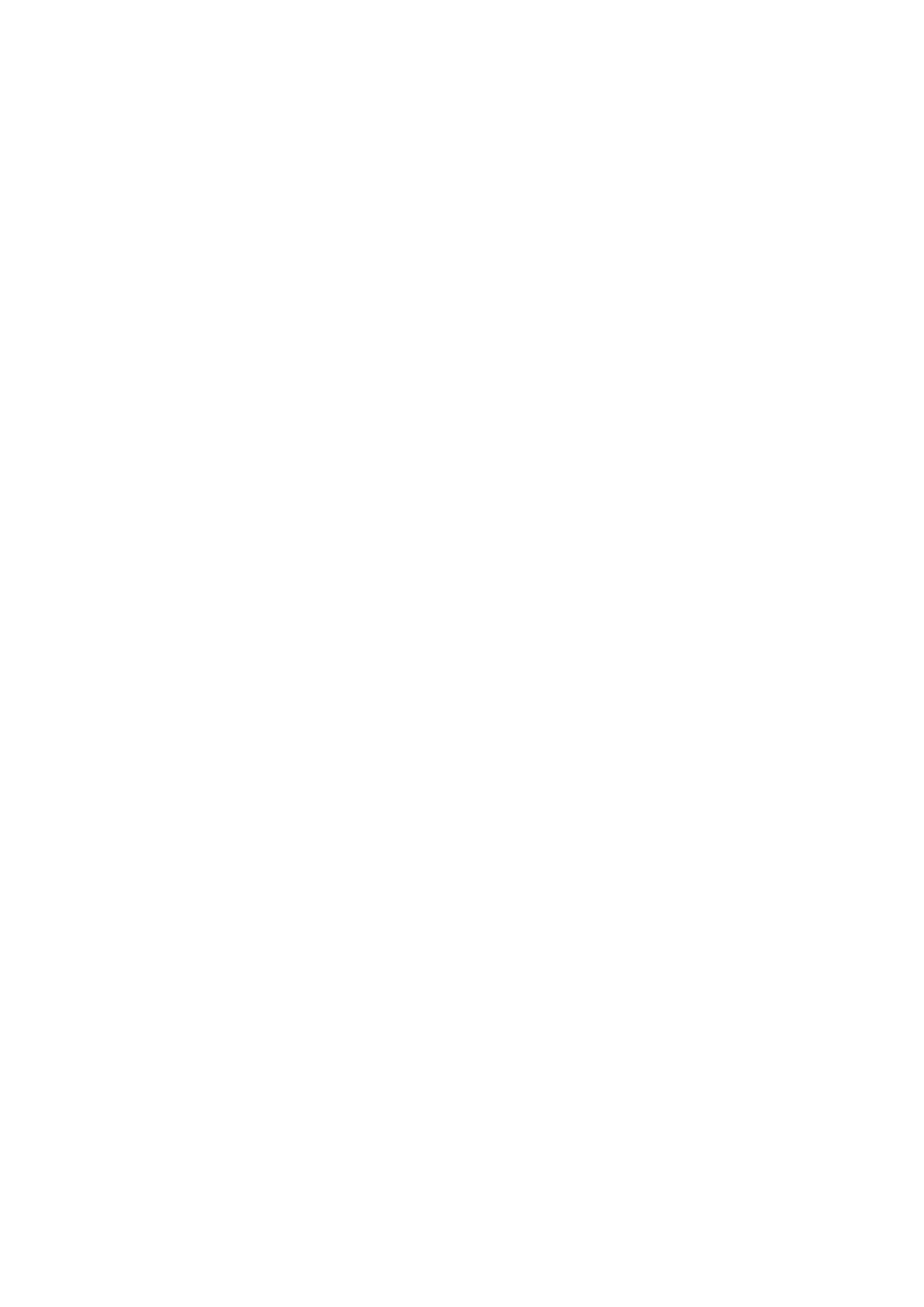nationalgrid

## **Richborough Connection Project**

## **Statement of Common Ground between National Grid and Kent County Council concerning PRoW and Highways**

National Grid National Grid House Warwick Technology Park Gallows Hill Warwick CV34 6DA

Version 6

(September 2016)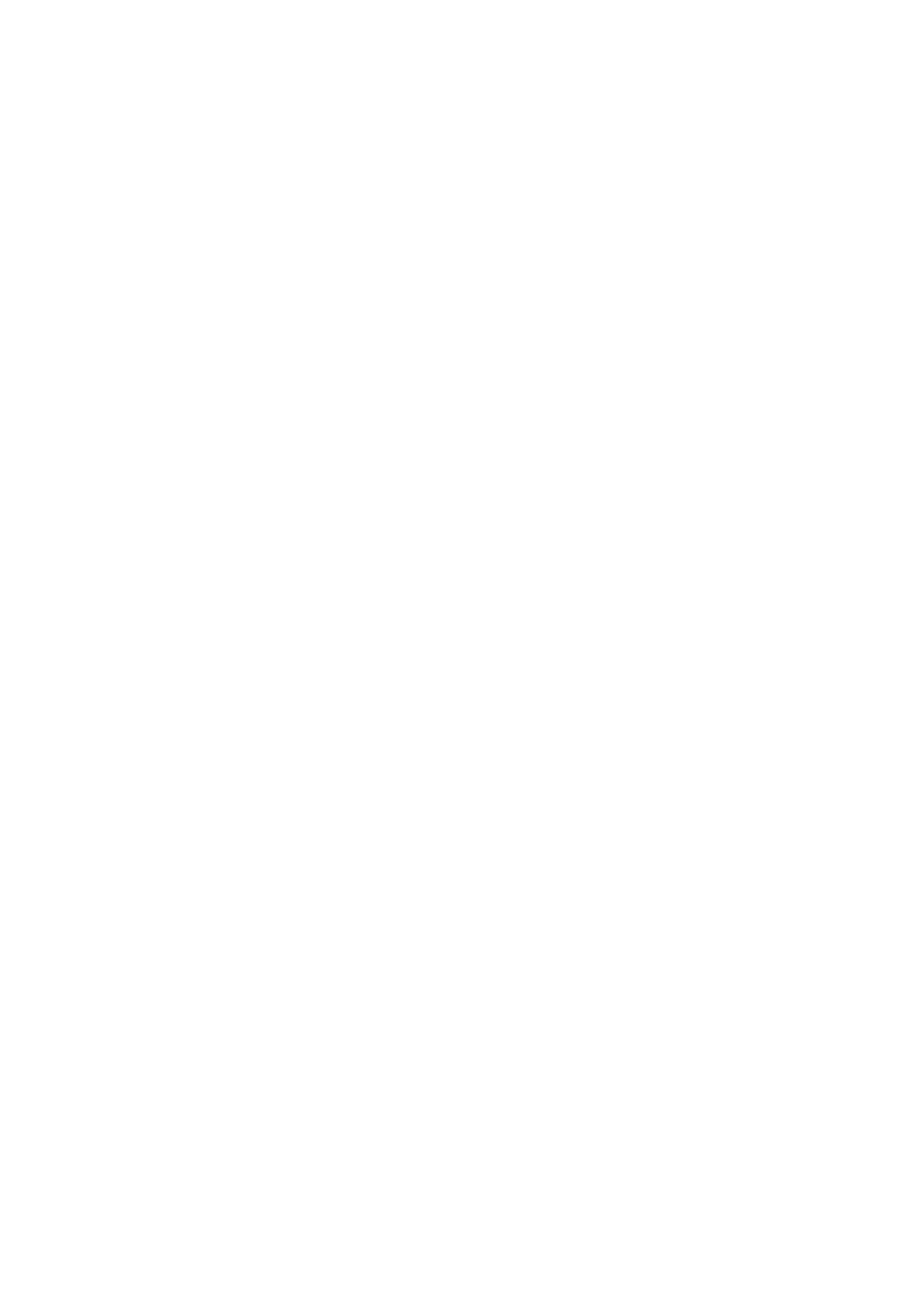| <b>Document Control</b>    |                |       |                                                                                    |                                                                                                                         |  |
|----------------------------|----------------|-------|------------------------------------------------------------------------------------|-------------------------------------------------------------------------------------------------------------------------|--|
| <b>Document Properties</b> |                |       |                                                                                    |                                                                                                                         |  |
| Organisation               |                |       | <b>Arup</b>                                                                        |                                                                                                                         |  |
| Author                     |                |       | <b>David Brown</b>                                                                 |                                                                                                                         |  |
| <b>Approved by</b>         |                |       | <b>Emer McDonnell (National Grid)</b>                                              |                                                                                                                         |  |
| <b>Title</b>               |                |       | Statement of Common Ground between National Grid and<br><b>Kent County Council</b> |                                                                                                                         |  |
| <b>Document Reference</b>  |                |       | 8.4.5(A)                                                                           |                                                                                                                         |  |
| <b>Version History</b>     |                |       |                                                                                    |                                                                                                                         |  |
| Date                       | <b>Version</b> |       | <b>Status</b>                                                                      | <b>Description/Changes</b>                                                                                              |  |
| 27.06.2016                 | 5              |       | Final                                                                              | Signed SoCG for submission                                                                                              |  |
| 08.09.2016                 | 6              | Final |                                                                                    | Update following ISH on the draft DCO (28 July 2016)<br>and Second Round of Questions - for submission at<br>Deadline 4 |  |
|                            |                |       |                                                                                    |                                                                                                                         |  |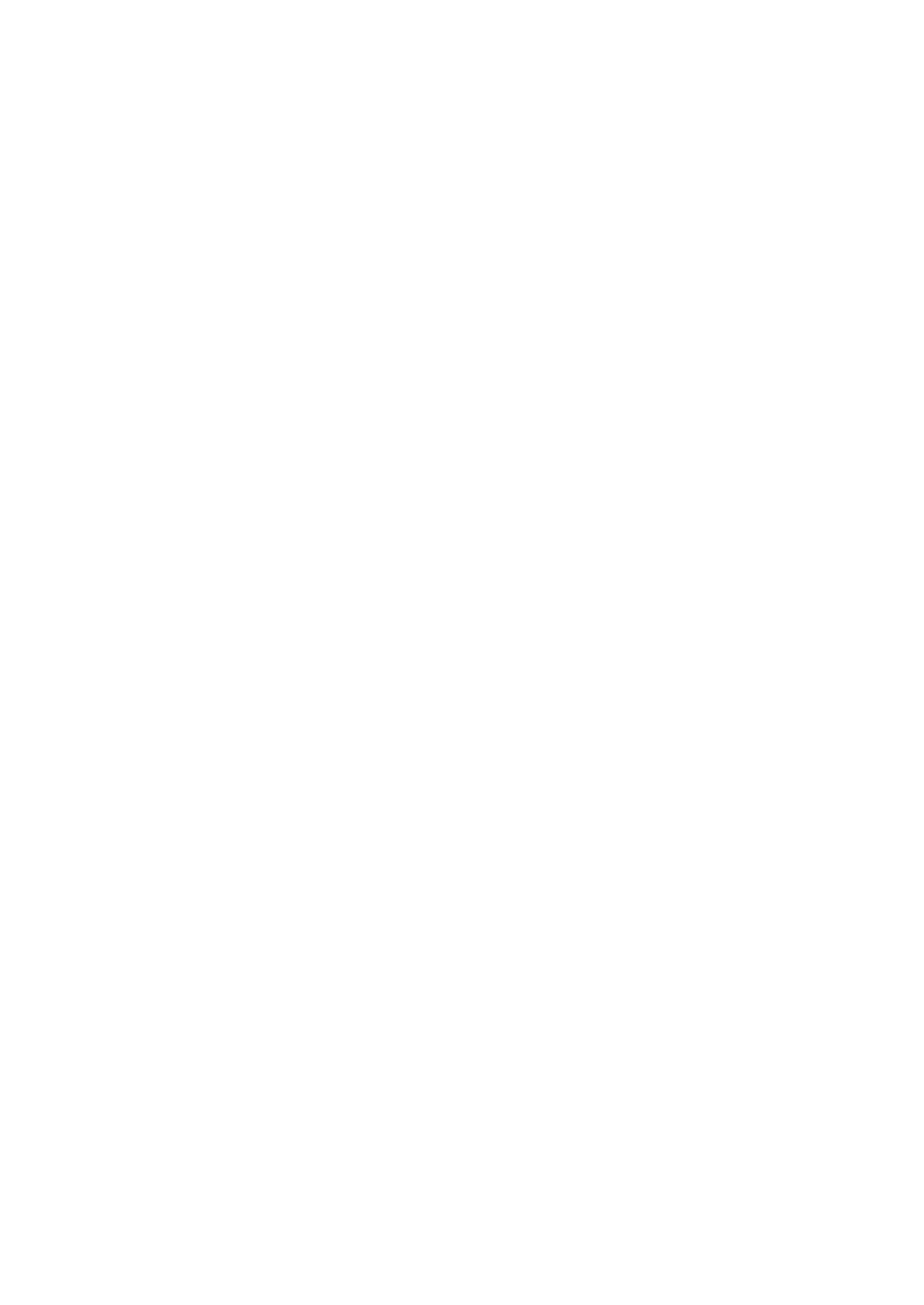## **Table of Contents**

| 1              |                                                                     |  |
|----------------|---------------------------------------------------------------------|--|
| 1.1            |                                                                     |  |
| 1.2            |                                                                     |  |
| 1.3            |                                                                     |  |
| $2^{\circ}$    |                                                                     |  |
| 2.1            | Role of Kent County Council PRoW and Highways in the DCO process  4 |  |
| 2.2            |                                                                     |  |
| 2.3            |                                                                     |  |
| 3 <sup>1</sup> |                                                                     |  |
| 3.1            |                                                                     |  |
| 3.2            |                                                                     |  |
| 3.3            |                                                                     |  |
| $\overline{4}$ |                                                                     |  |
| 4.1            |                                                                     |  |
| 4.2            |                                                                     |  |
| 4.3            |                                                                     |  |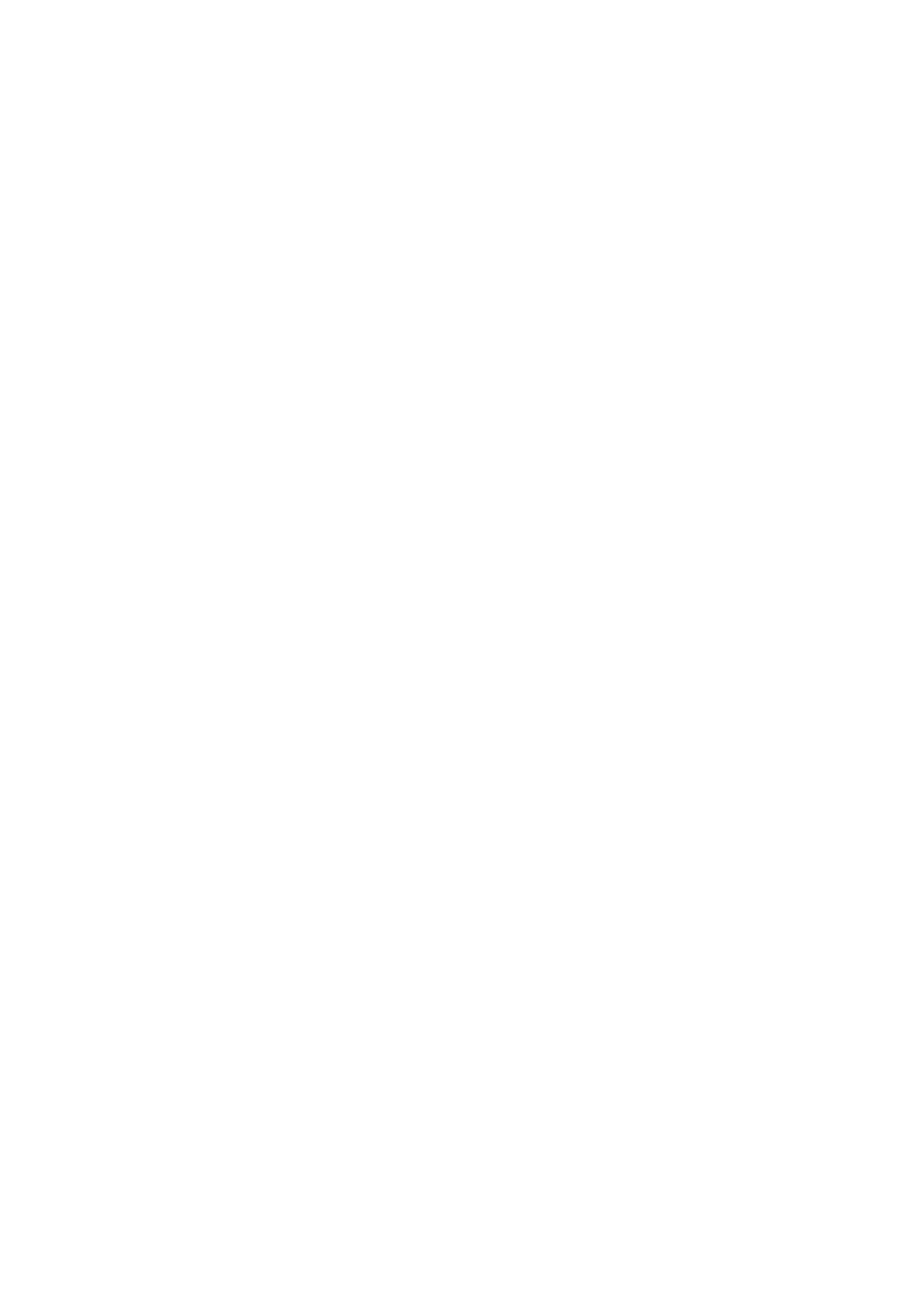## <span id="page-8-0"></span>**1 INTRODUCTION**

#### <span id="page-8-1"></span>**1.1 Purpose of this Document**

- 1.1.1 This Statement of Common Ground (SoCG) is between National Grid Electricity Transmission Ltd ("National Grid") and Kent County Council (KCC), relating to the Development Consent Order ("DCO") application for the Richborough Connection Project. It has been prepared in accordance with the quidance<sup>[1](#page-8-4)</sup> published by the Department of Communities and Local Government.
- 1.1.2 This SoCG has been prepared to identify matters agreed and matters currently outstanding between National Grid and KCC specifically in relation to Public Rights of Way (PRoW) and Highway matters.
- 1.1.3 The SoCG will evolve as the DCO application progresses to submission and through examination.

#### <span id="page-8-2"></span>**1.2 Approach to the SoCG**

- 1.2.1 This SoCG is structured as follows:
	- Section 1 provides an introduction to this SoCG and a description of its purpose.
	- Section 2 states the role of KCC in the DCO application process and details consultation undertaken between National Grid and KCC PRoW and Highways.
	- Section 3 sets out matters agreed between National Grid and KCC PRoW and Highways.
	- Section 4 sets out matters where agreement is currently outstanding between National Grid and KCC PRoW and Highways.
	- Appendix A includes the signing off sheet.

#### <span id="page-8-3"></span>**1.3 Status of the SoCG**

1.3.1 This version (Version 6) of the SoCG represents the position between National Grid and KCC at September 2016 (covering the pre-application, acceptance and preexamination stages of the process as well as actions arising from the Issue Specific Hearing (ISH) on the draft DCO, held on 28 July 2016 and the Examining Authority's second round of written questions). National Grid and KCC will continue to review any matters that are still subject to negotiation. The SoCG will be reviewed and a table which shows the commonality on specific points between SoCGs will be updated and submitted to the Examining Panel during the Examination to reflect additional agreement achieved (as per Page D2, Annex D of the Rule 6 Letter).

 $\overline{a}$ 

<span id="page-8-4"></span><sup>1</sup> Planning Act 2008: Guidance for the examination of applications for development consent. Available at: [https://www.gov.uk/government/uploads/system/uploads/attachment\\_data/file/418015/examinations\\_guidance-](https://www.gov.uk/government/uploads/system/uploads/attachment_data/file/418015/examinations_guidance-__final_for_publication.pdf) [\\_\\_final\\_for\\_publication.pdf](https://www.gov.uk/government/uploads/system/uploads/attachment_data/file/418015/examinations_guidance-__final_for_publication.pdf)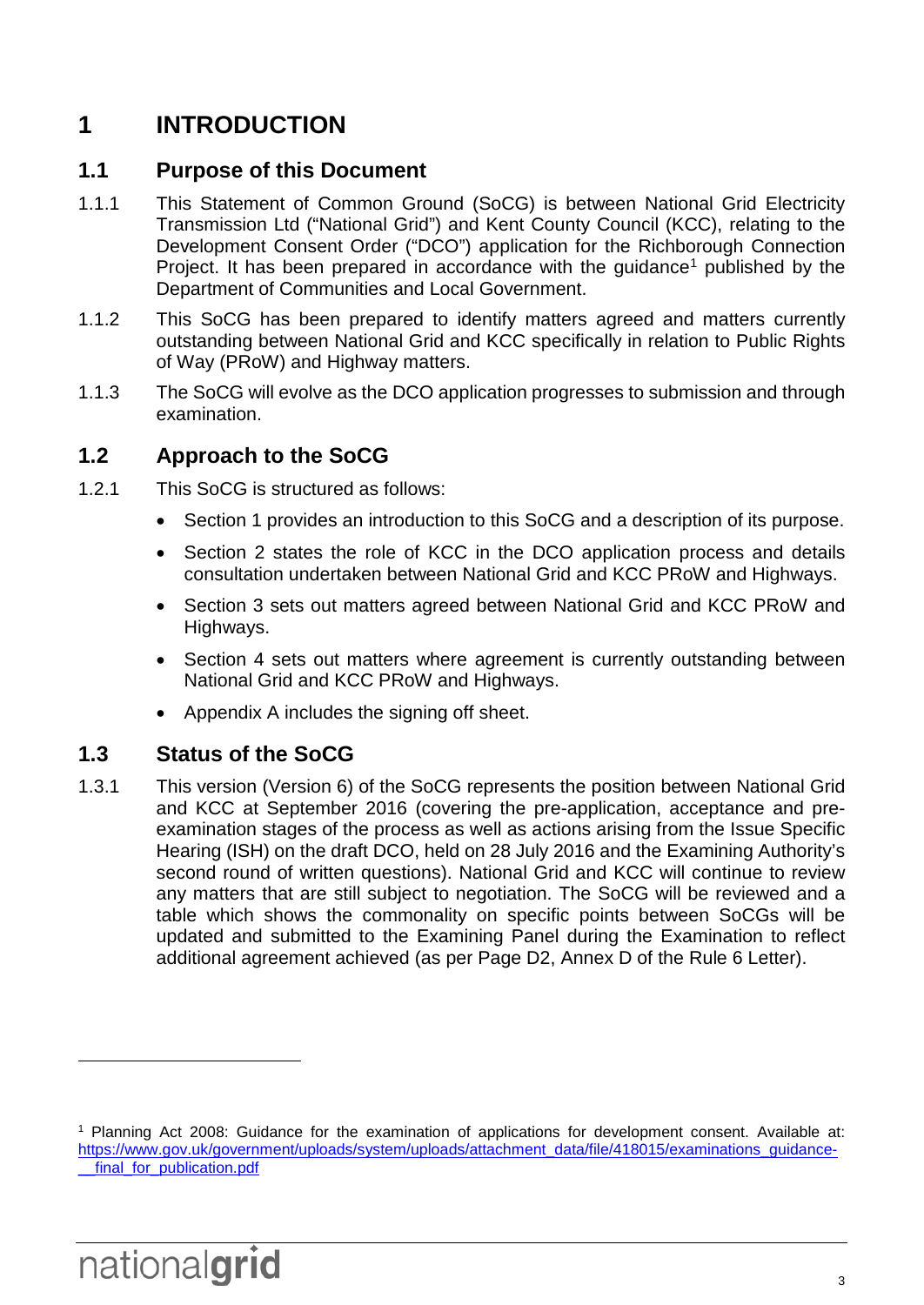## <span id="page-9-0"></span>**2 CONSULTATION**

#### <span id="page-9-1"></span>**2.1 Role of Kent County Council PRoW and Highways in the DCO process**

- 2.1.1 Kent County Council is the Local Highway Authority for the area in which the proposed development is located and manage the normal statutory processes through which works to the PRoW and highways network must proceed.
- 2.1.2 Consultation with KCC has therefore be undertaken in order to explore the provisions of the DCO which relate to highways and PRoW matters.
- 2.1.3 To date, KCC have been engaged in discussing works required with National Grid and have provided formal views on draft proposals at various stages of the design development.

#### <span id="page-9-2"></span>**2.2 Provisions in the DCO as submitted**

- 2.2.1 The DCO as submitted includes a number of provisions of relevance to KCC that relate to works to the highway and PRoW. These can be summarised as follows:
	- Article 12 of the DCO provides National Grid with the powers to alter the layout of streets for the purposes of carrying out the authorised development as detailed in Schedule 6 (streets subject to alteration of layout). The Article also provides National Grid powers to alter the layout of any street within the Order limits and the layout of any street having a junction with such a street with prior consent from KCC.
	- Article 13 of the DCO provides National Grid with the powers to temporarily stop up, alter or divert any street or public right of way shown on the access and rights of way plans or within the Order limits. This includes, without limitation, those streets and public rights of way specified in Parts 1 and 2 of Schedule 7 (streets or public rights of way to be temporarily stopped up). It also includes other works not specified with prior agreement from KCC.
	- Article 10 includes powers for street works with Schedule 5 detailing those streets which are subject to such works.
	- Article 40 and Schedule 12 provide powers relating to traffic regulation.
- 2.2.2 Where necessary, these provisions are referenced through this SoCG in order to direct the reader to the relevant parts of the DCO as submitted.

#### <span id="page-9-3"></span>**2.3 Summary of consultation**

- 2.3.1 Consultation carried out by National Grid and the way in which it has informed the DCO application is set out in full in the Consultation Report (**Volume 6, Document 6.1**) submitted with the DCO application. KCC along with representatives from the other Councils were included in this pre-application consultation.
- 2.3.2 National Grid continue to be in direct communication in respect of the DCO application and issues pertinent to the PRoW and Highway network and KCC interests.
- 2.3.3 Consultation and discussions to date are summarised in Table 2.1 and form the basis of this SoCG.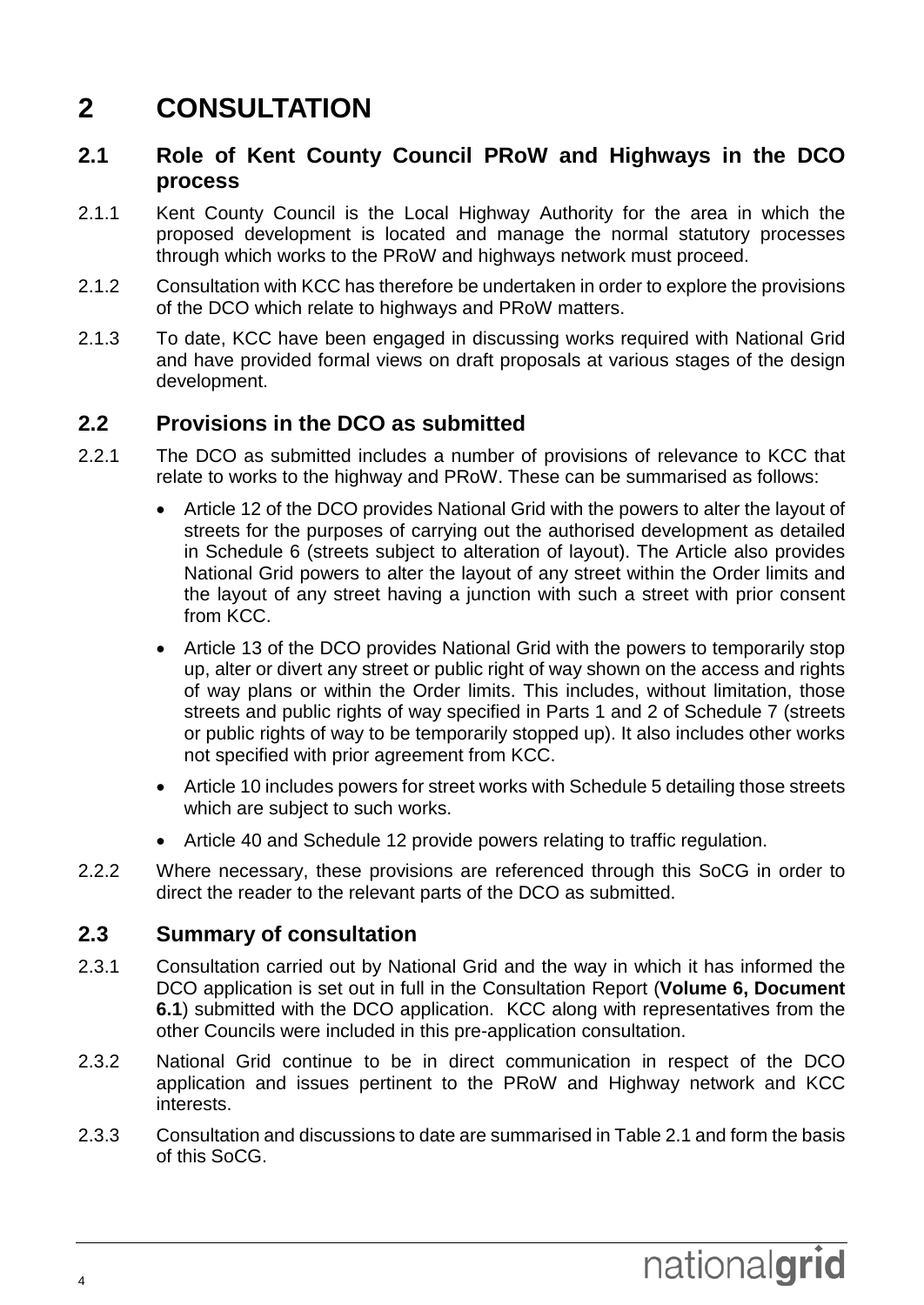*Table 2.1 Consultation between National Grid and the Kent County Council* 

| Date            | <b>Details</b>                                                                                                                                                                                                                             |
|-----------------|--------------------------------------------------------------------------------------------------------------------------------------------------------------------------------------------------------------------------------------------|
| 30 May 2014     | Meeting between National Grid and KCC Highways relating to Highways and<br>Traffic.                                                                                                                                                        |
|                 | Meeting to introduce the scheme and outline programme. Discussion around<br>the Connections Options Report relating to Highways and Traffic, traffic flows<br>and site access roads.                                                       |
| 16 June 2014    | Meeting between National Grid and KCC PRoW relating to PRoW.                                                                                                                                                                               |
|                 | Meeting to introduce the scheme, programme and potential effect during<br>construction and operation on PRoW network. The proposed assessment<br>and survey methodology was also discussed.                                                |
| 15 May 2015     | Meeting between National Grid and KCC Planning Policy, KCC PRoW, KCC<br>Highways and DDC Planning.                                                                                                                                         |
|                 | Meeting to discuss National Grid's approach to highways and PRoWs<br>potentially affected by the Proposed Development, including consideration<br>of diversions, effect of closures on the local network and location of sub-<br>stations. |
| 19 May 2015     | Email from KCC Highways to National Grid.                                                                                                                                                                                                  |
|                 | Comments in relation to proposed highway works.                                                                                                                                                                                            |
| 4 June 2015     | Email from KCC Highways to National Grid.                                                                                                                                                                                                  |
|                 | Specific comments on draft diversion routes and bellmouth locations.                                                                                                                                                                       |
| 7 August 2015   | Email exchange between National Grid and KCC Highways                                                                                                                                                                                      |
|                 | Exchange of emails in relation to visibility splays at bellmouth locations and<br>measured speeds. Also confirmation of some design detail.                                                                                                |
| 29 October 2015 | Discussion between National Grid and Local Authorities - specific discussion<br>relating to the Ash Levels and the number of access points needed in this<br>area and the length of time that access was needed.                           |
| 25 April 2016   | Email from KCC to National Grid.                                                                                                                                                                                                           |
|                 | Confirmed KCC PRoW were in agreement with Version 2 of the SoCG and<br>had no comments to make.                                                                                                                                            |
| 18 May 2016     | Meeting between National Grid, KCC Planning Policy, KCC PRoW and KCC<br>Highways to discuss the draft SoCG, DCO submission documents,<br>provisions of the DCO as submitted and relevant reps as submitted by KCC.                         |
| 30 May 2016     | Email from National Grid to KCC Highways.                                                                                                                                                                                                  |
|                 | Issue of clearance information in relation to the Sturry Link Road in order to<br>inform design discussions. This confirmed in excess of 16m clearance<br>between pylons PC3 and PC4.                                                      |
| 16 June 2016    | Email from KCC.                                                                                                                                                                                                                            |
|                 | Based on the information provided by National Grid on KCC updated their<br>position on the Sturry Link Road through review of this SoCG.                                                                                                   |
| 27 June 2016    | Email from KCC                                                                                                                                                                                                                             |
|                 | Confirming that the position on the Sturry Link Road is agreed.                                                                                                                                                                            |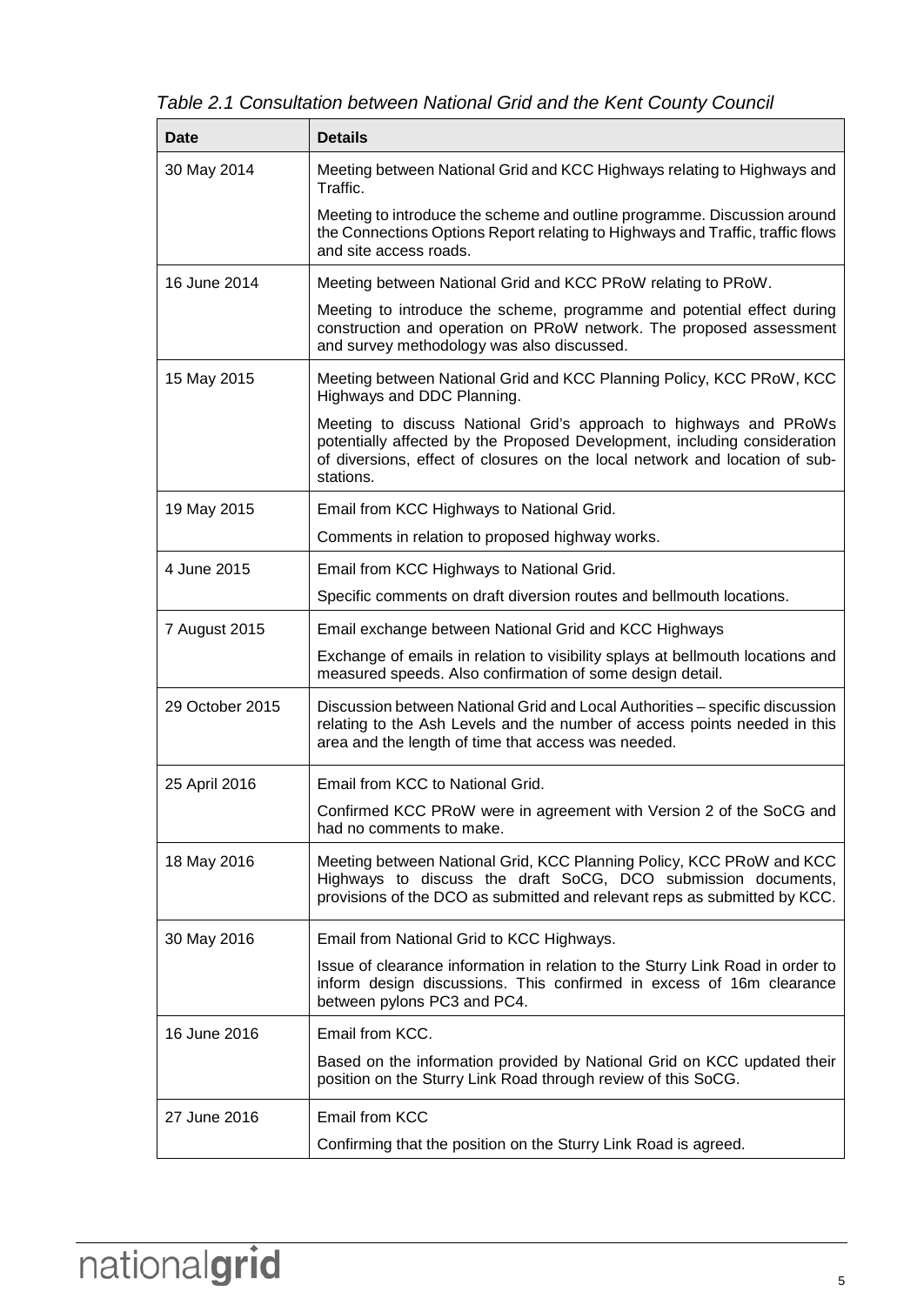| Date             | <b>Details</b>                                                                                                                                                                        |
|------------------|---------------------------------------------------------------------------------------------------------------------------------------------------------------------------------------|
| 4 August 2016    | Submissions from KCC and National Grid at Deadline 3, including:                                                                                                                      |
|                  | KCC responses to Hearing Action Points published by the ExA on 01<br>August 2016 following the Issue Specific Hearing (ISH) on the draft<br>Development Consent Order (28 July 2016). |
|                  | National Grid's Written Summary of Case put forward orally at the ISH<br>$\bullet$<br>on the Development Consent Order held on 28 July 2016 (Doc 8.16)                                |
|                  | The applicants hearing note on Actions requested at the Issue Specific<br>Hearing on the Development Consent Order held on 28 July 2016 (Doc<br>8.23)                                 |
| 6 September 2016 | Email correspondence between National Grid and KCC in relation to<br>responses to the Second Round of Questions from the ExA [EN020017].                                              |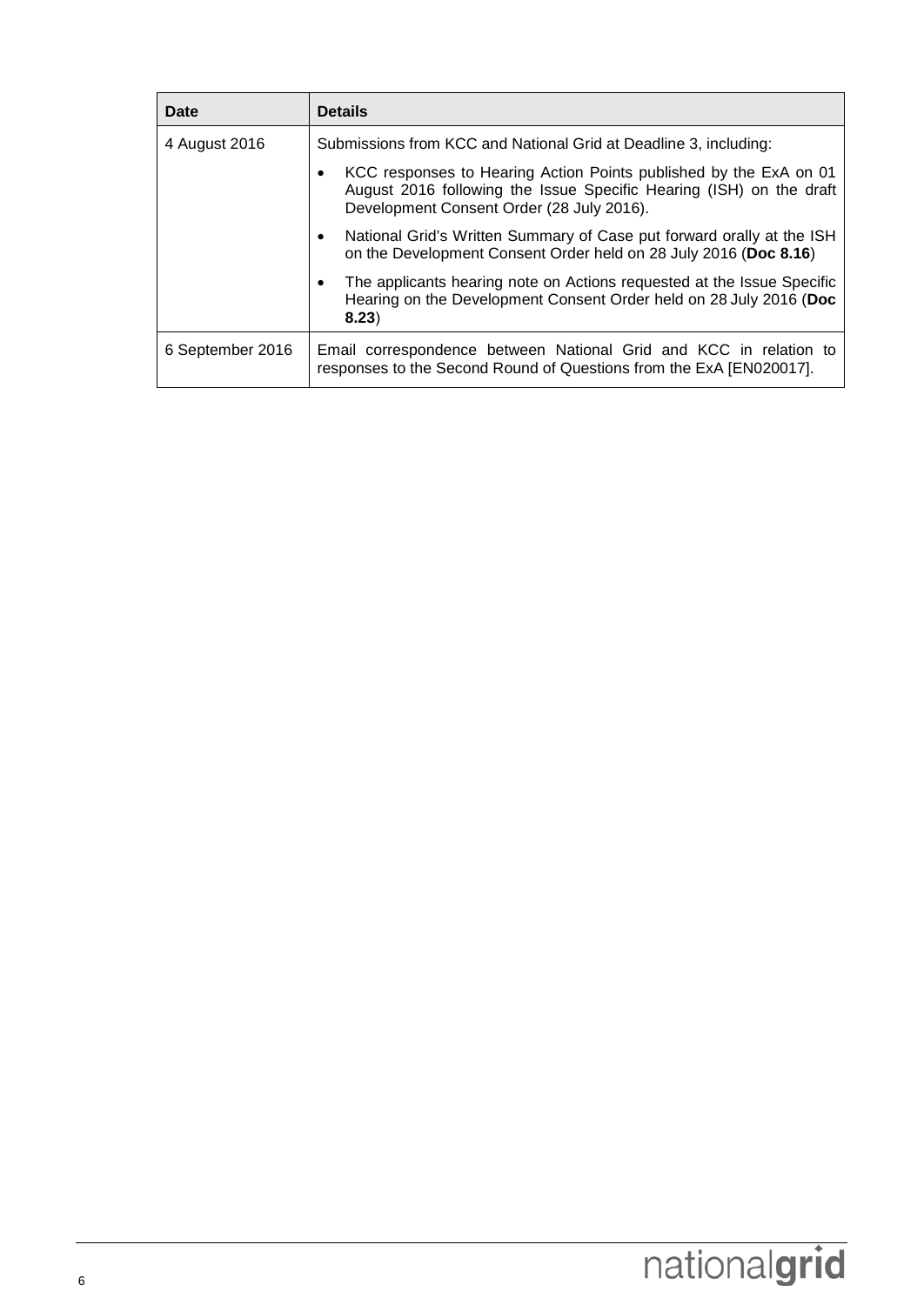## <span id="page-12-0"></span>**3 MATTERS AGREED**

#### <span id="page-12-1"></span>**3.1 Summary of current position**

3.1.1 National Grid and KCC have worked together on PRoW and highways matters to ensure inclusion in the DCO application of a number of provisions requested in relation to these matters.

#### <span id="page-12-2"></span>**3.2 Kent County Council principal matters agreed**

- 3.2.1 Project wide principal matters which have been agreed by KCC relating to the DCO application are detailed within the Councils SoCG<sup>2</sup>.
- 3.2.2 Kent County Council have been supportive in discussions around required highway works and potential effects on highway users and users of the PRoW network and have discussed and agreed approaches to mitigation, seeking to minimise effects on users wherever possible whilst maintaining safety.
- 3.2.3 This SoCG therefore focusses on specific matters which are agreed in relation to PRoW and highways provisions.

#### <span id="page-12-3"></span>**3.3 Kent County Council specific matters agreed**

3.3.1 Kent County Council and National Grid are in agreement with the specific matters detailed in **Table 3.1** in relation to PRoW and highways.

 $\overline{a}$ 

<span id="page-12-4"></span><sup>&</sup>lt;sup>2</sup> A separate SoCG between National Grid and the local authorities of Kent County Council, Canterbury City Council, Thanet District Council and Dover District Council.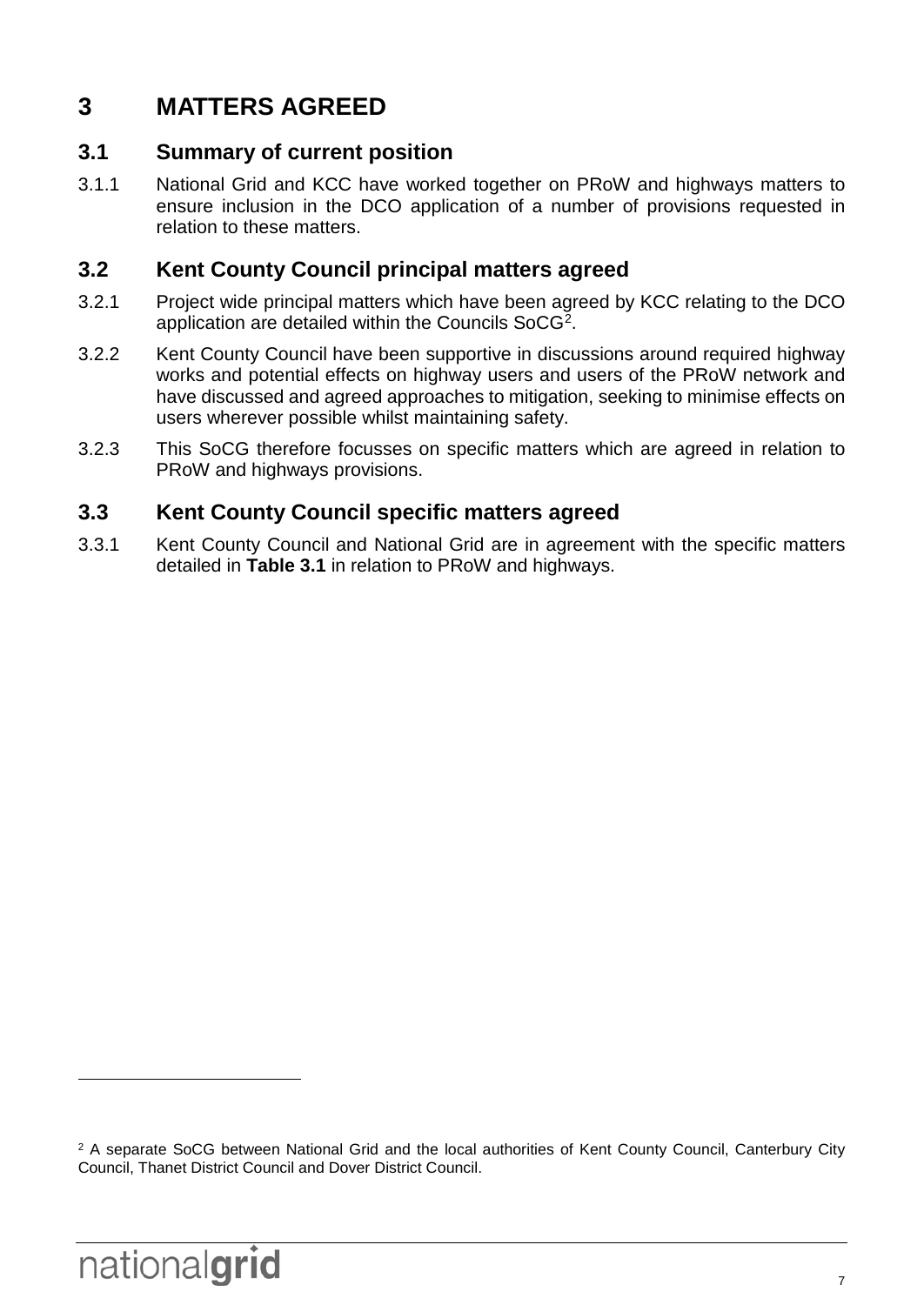| SoCG <sub>ID</sub>  | <b>Matter</b>                                                                                                                                                                                                                                                                                                                                                                                | Date Agreed                   |
|---------------------|----------------------------------------------------------------------------------------------------------------------------------------------------------------------------------------------------------------------------------------------------------------------------------------------------------------------------------------------------------------------------------------------|-------------------------------|
| <b>PRoW Matters</b> |                                                                                                                                                                                                                                                                                                                                                                                              |                               |
|                     | 3.1 Potential effects on the PRoW network                                                                                                                                                                                                                                                                                                                                                    |                               |
| 3.1.1               | KCC and National Grid agree that potential effects on the PRoW network during operation of the proposed development<br>will be minimal, particularly given the context of the existing overhead line infrastructure in the area.                                                                                                                                                             | 16 June 2014                  |
| 3.1.2               | KCC and National Grid agree that the PRoW diversion plans and Environmental Statement are based on a worst case<br>scenario with National Grid committed to working with Kent County Council to minimise effects within the hierarchy of<br>mitigation discussed and agreed in Chapter 15 of the ES: Socio-economics (Document 5.2) and the PRoW<br>Management Plan (Document 5.4.3H).       | 15 May 2015<br>18 May 2016    |
|                     | 3.2 Proposed approach to PRoW management / mitigation                                                                                                                                                                                                                                                                                                                                        |                               |
| 3.2.1               | Advance warning signs will be provided where a PRoW is subject to closure or diversion. Where applicable maps<br>showing temporary diversions and alternative rights of way will be provided at sites affected by the works as detailed<br>in Section 3.2 of the PRoW Management Plan (Document 5.4.3H).                                                                                     | 16 June 2014 / 15<br>May 2015 |
|                     | National Grid will also work with KCC to include information on proposed mitigation on the 'Explore Kent' website.                                                                                                                                                                                                                                                                           |                               |
|                     | In response to Question 2.10.3, KCC and National Grid agree that measures to provide advance warning to users of<br>the PRoW network during times of temporary closure and diversions would be secured through the CEMP (Doc 5.4.3C<br>(B)) and PRoW Management Plan (Doc 5.4.3H (A)) as documents certified by the Secretary of State under Article 43<br>of the draft DCO (Doc $2.1$ (B)). | 6 September 2016              |
| 3.2.2               | National Grid will undertake a photographic condition survey of all PRoW effected by proposed works as stated at<br>Section 3.8 of the PRoW Management Plan (Document 5.4.3H). This is to be shared and agreed with KCC with all<br>PRoW reinstated to an 'as is' state as a minimum.                                                                                                        | 16 June 2014                  |

#### *Table 3.1 Matters Agreed between National Grid and Kent County Council*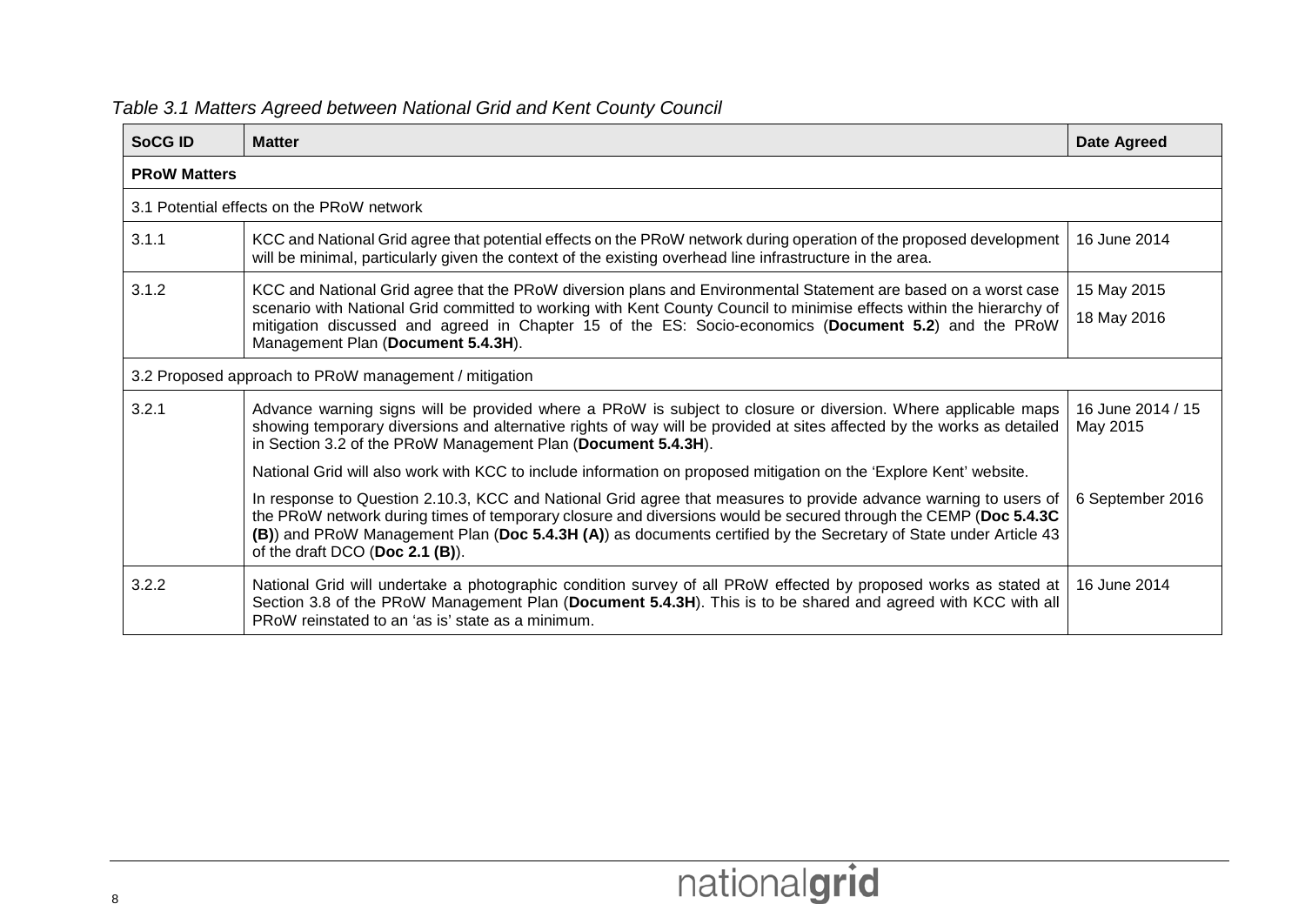| <b>SoCGID</b>                 | <b>Matter</b>                                                                                                                                                                                                                                                                                                                                                                                      | <b>Date Agreed</b> |
|-------------------------------|----------------------------------------------------------------------------------------------------------------------------------------------------------------------------------------------------------------------------------------------------------------------------------------------------------------------------------------------------------------------------------------------------|--------------------|
| 3.2.3                         | That National Grid will work with KCC to ensure minimal impact on the PRoW network, applying the following hierarchy<br>of mitigation (discussed and agreed at meeting) and set out at Section 3.3. of the PRoW Management Plan (Document<br>$5.4.3H$ :                                                                                                                                            |                    |
|                               | Using signs for both PRoW users and construction vehicles to allow safe crossings of construction roads (local<br>$\bullet$<br>management);                                                                                                                                                                                                                                                        |                    |
|                               | Using contract staff to hold PRoW users for short periods while vehicles pass or construction activities are<br>undertaken (local management);                                                                                                                                                                                                                                                     |                    |
|                               | Using scaffold protection over PRoW so they can still be used underneath constriction works;<br>$\bullet$                                                                                                                                                                                                                                                                                          |                    |
|                               | Creating very short diversions, for example around a scaffold tower or other work site; or<br>$\bullet$                                                                                                                                                                                                                                                                                            |                    |
|                               | Fully closing the PRoW for a temporary period and signing an acceptable longer diversion route.<br>$\bullet$                                                                                                                                                                                                                                                                                       |                    |
| 3.2.4                         | KCC agree with the powers to close or divert PRoW as contained within the Development Consent Order (DCO) as<br>submitted (Article 13 and Schedule 7).                                                                                                                                                                                                                                             | 18 May 2016        |
|                               | National Grid will consult KCC on the details of proposed closures and mitigation in advance of the works as per Article<br>13 and seek approval for any other works to public rights of way not listed in Schedule 7 of the DCO as submitted if<br>required. In this instance KCC will be required to respond within 28 days of the date of the application (discussed and<br>agreed at meeting). |                    |
| 3.2.5                         | National Grid agree to remove all furniture associated with construction works (e.g. gates) put in place along the PRoW<br>network to enable the proposed development.                                                                                                                                                                                                                             | 16 June 2014       |
|                               | Where National Grid wish to leave such furniture in place this is to be discussed and agreed with Kent County Council<br>in order to avoid unlawful furniture on the PRoW network.                                                                                                                                                                                                                 |                    |
| 3.2.6                         | National Grid and KCC agree with the contents and mitigation detailed within the PRoW Management Plan as submitted<br>(Document 5.4.3H).                                                                                                                                                                                                                                                           | 18 May 2016        |
| <b>Highway Matters</b>        |                                                                                                                                                                                                                                                                                                                                                                                                    |                    |
| 3.3 Technical Assessment Work |                                                                                                                                                                                                                                                                                                                                                                                                    |                    |
| 3.3.1.                        | KCC agree that one Transport Assessment (TA) is prepared for the construction of the new 400kV overhead line and<br>the decommissioning of the existing PX route 132kV overhead line with the works separated into different sections<br>(Document 5.4.10A as part of the DCO as submitted).                                                                                                       | 16 June 2014       |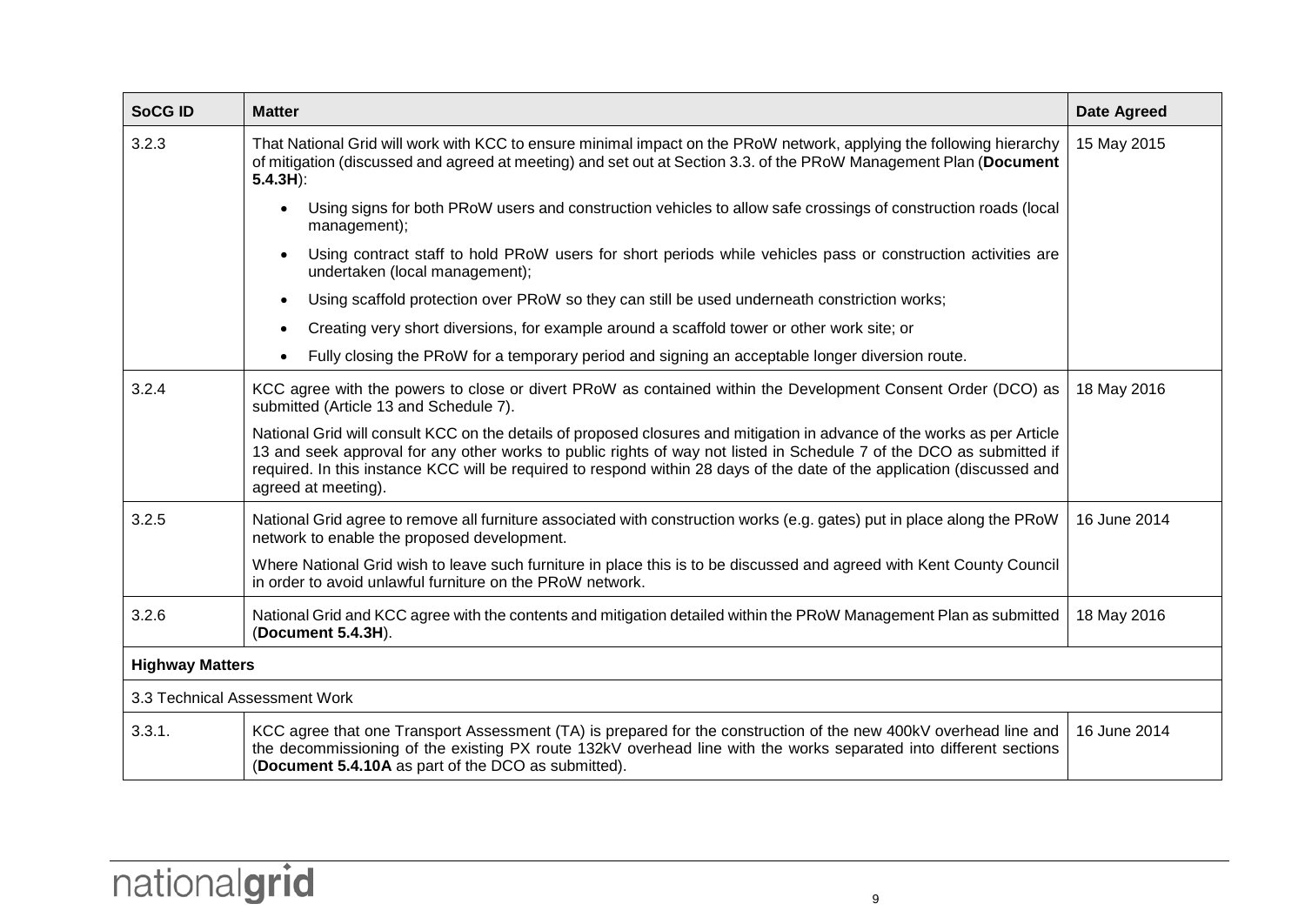| <b>SoCGID</b>                        | <b>Matter</b>                                                                                                                                                                                                                                                                                                                                                                                                                                                                                                        | <b>Date Agreed</b>         |
|--------------------------------------|----------------------------------------------------------------------------------------------------------------------------------------------------------------------------------------------------------------------------------------------------------------------------------------------------------------------------------------------------------------------------------------------------------------------------------------------------------------------------------------------------------------------|----------------------------|
| 3.3.2                                | KCC agree with the scope of traffic surveys undertaken to inform the TA and environmental assessment work.                                                                                                                                                                                                                                                                                                                                                                                                           | 16 June 2014               |
|                                      | A list of survey sites was provided to KCC as agreed at the meeting on 30 May 2014. This is contained in Annex 10A.1<br>of the Transport Assessment (Document 5.4.10A) as submitted.                                                                                                                                                                                                                                                                                                                                 | 11 June 2014               |
| 3.3.3                                | In response to Question 2.10.2 [EN020017], KCC and National Grid agree with the assessment made of impacts on<br>junction capacities and the assessment of likely queue lengths and potential delays presented through Chapter 10 of<br>the ES (Doc 5.2).<br>KCC and National Grid agree that further junction capacity analysis was not required as the increase in traffic flow on                                                                                                                                 | 6 September 2016           |
|                                      | the highway network would not result in an increase in queue lengths or delays at junctions along the construction<br>route.                                                                                                                                                                                                                                                                                                                                                                                         |                            |
|                                      | 3.4 Potential effects on the highway network                                                                                                                                                                                                                                                                                                                                                                                                                                                                         |                            |
| 3.4.1                                | KCC agree that there will be no impact on the highway network following construction of the proposed development<br>given the scale of maintenance required.                                                                                                                                                                                                                                                                                                                                                         | 16 June 2014               |
| 3.4.2                                | KCC and National Grid agree that there will be no abnormal loads on the highway network as part of the construction<br>process of the proposed development as detailed within Section 2.5 of the CTMP as submitted (Document 5.4.3G).                                                                                                                                                                                                                                                                                | 15 May 2015                |
| 3.4.3                                | KCC and National Grid agree that construction traffic would avoid travelling past local schools where possible.<br>Construction traffic will not travel past schools during the morning and afternoon periods when pupils arrive and leave<br>school. This is covered as a common issue/constraint in the Sections 3.4 and discussed in Section 5.3 of the CTMP<br>(Document 5.4.3G) which seeks to avoid sensitive built up areas through final construction routeing and highway<br>signage to be agreed with KCC. | 15 May 2015<br>18 May 2016 |
|                                      | In response to Question 2.10.1 [EN020017], KCC and National Grid agree that measures to control construction traffic<br>passing local schools will be agreed and secured through the CTMP (Doc 5.4.3G(A)).                                                                                                                                                                                                                                                                                                           | 6 September 2016           |
| 3.5 Proposed management / mitigation |                                                                                                                                                                                                                                                                                                                                                                                                                                                                                                                      |                            |
| 3.5.1                                | KCC and National Grid agree that highway condition surveys will be undertaken and agreed prior to works commencing.<br>The approach to these surveys is discussed at Section 5.14 of the CTMP (Document 5.4.3G).                                                                                                                                                                                                                                                                                                     | 16 June 2014               |
|                                      | The exact scope and extent of the highway condition surveys will be agreed with KCC Highway District Managers.                                                                                                                                                                                                                                                                                                                                                                                                       | 18 May 2016                |
| 3.5.2                                | National Grid and KCC agree that speed restrictions should be a last resort to mitigate effects with a preference for<br>advance signing and signals.                                                                                                                                                                                                                                                                                                                                                                | 15 May 2015                |
| 3.5.3                                | Proposed works over the highway will be undertaken at night where permissible (in accordance with draft DCO<br>Requirement 7(3)), in order to limit disruption to local road users.                                                                                                                                                                                                                                                                                                                                  | 15 May 2015                |

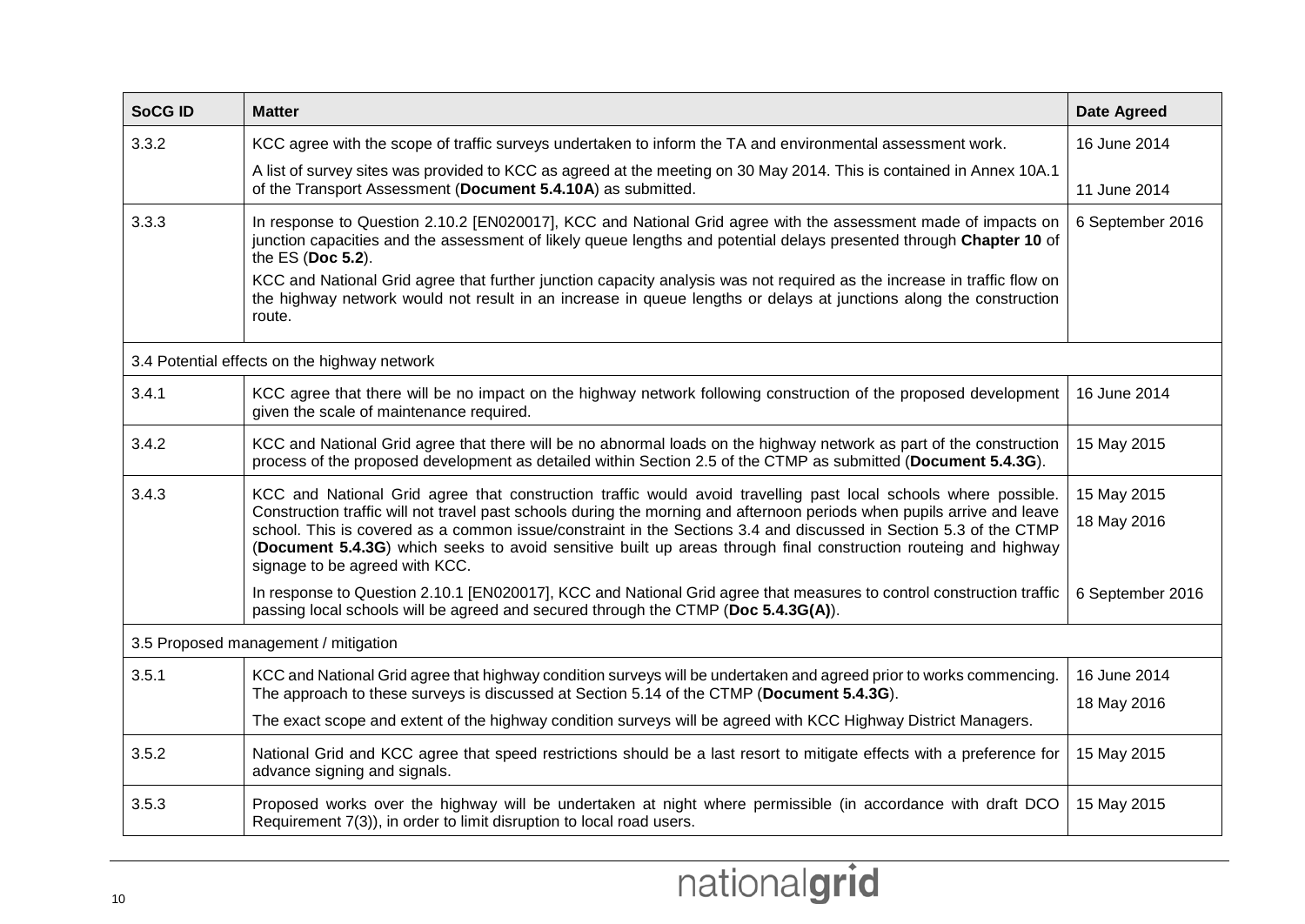| <b>SoCGID</b> | <b>Matter</b>                                                                                                                                                                                                                                                                                                                                                                                                                             | <b>Date Agreed</b>              |  |
|---------------|-------------------------------------------------------------------------------------------------------------------------------------------------------------------------------------------------------------------------------------------------------------------------------------------------------------------------------------------------------------------------------------------------------------------------------------------|---------------------------------|--|
| 3.5.4         | KCC agree with the powers to undertake works to the highway as contained within the Development Consent Order<br>(DCO) as submitted (Article 13 and Schedule 7).                                                                                                                                                                                                                                                                          | 18 May 2016                     |  |
|               | National Grid will consult KCC on the details of proposed closures and mitigation in advance of the works as per Article<br>13 and will seek approval for any other highways works not listed in Schedule 7 of the DCO as submitted if required. In<br>this instance KCC will be required to respond within 28 days of the date of the application. (discussed and agreed at<br>meeting).                                                 |                                 |  |
|               | KCC agree that powers to alter the layout, etc, of streets will be contained within the Development Consent Order as<br>submitted (Article 12 and Schedule 6).                                                                                                                                                                                                                                                                            |                                 |  |
|               | National Grid will seek approval from the street authority for any works not listed in Schedule 6 of the DCO as submitted<br>if required. In this instance KCC will be required to respond within 28 days of the date of the application.                                                                                                                                                                                                 |                                 |  |
| 3.5.5         | National Grid and KCC agree with the contents and mitigation detailed within the CTMP as submitted (Document<br>$5.4.3G$ ).                                                                                                                                                                                                                                                                                                               | 18 May 2016                     |  |
| 3.5.6         | 6 September 2016<br>In response to Question 2.5.7 [EN020017], National Grid and KCC agree that the Outline Travel Plan does not need to<br>be set out as a separate requirement. This reflects the fact that it is already covered by Requirement 6 and KCC's view<br>that the number of staff on any individual site at any one time would not be significant enough to warrant the Outline<br>Travel Plan being a separate requirement. |                                 |  |
|               | 3.6 Design of site accesses and haul roads                                                                                                                                                                                                                                                                                                                                                                                                |                                 |  |
| 3.6.1         | KCC and National Grid agree that where a secure working site is proposed a new kerb line will be installed and a<br>minimum of 12m of tarmac on the access road from the highway where required. Vegetation clearance may also be<br>required to improve visibility.                                                                                                                                                                      | 15 May 2015                     |  |
| 3.6.2         | KCC and National Grid agree that haul roads are to be constructed from crushed stone or track way with similar finishes<br>in the working areas and around pylon locations.                                                                                                                                                                                                                                                               | 15 May 2015                     |  |
| 3.6.3         | National Grid agree to have a contractor on standby in order to sweep any mud on the highway as a result of the<br>proposed development. The approach to vehicle cleansing and cleansing of the local road network is discussed at<br>Section 5.13 of the CTMP (Document 5.4.3G).                                                                                                                                                         | 15 May 2015                     |  |
| 3.6.4         | KCC agree that visibility from bellmouth junctions is based on average (observed) speeds rather than speed limits.                                                                                                                                                                                                                                                                                                                        | 15 May 2015                     |  |
|               | Furthermore KCC agree with the recorded speeds and approach detailed in email correspondence dated 07.08.2015.<br>This provided recorded speeds at a number of bellmouth locations with newly proposed visibility splays based on<br>findings.                                                                                                                                                                                            | Email exchange 7<br>August.2015 |  |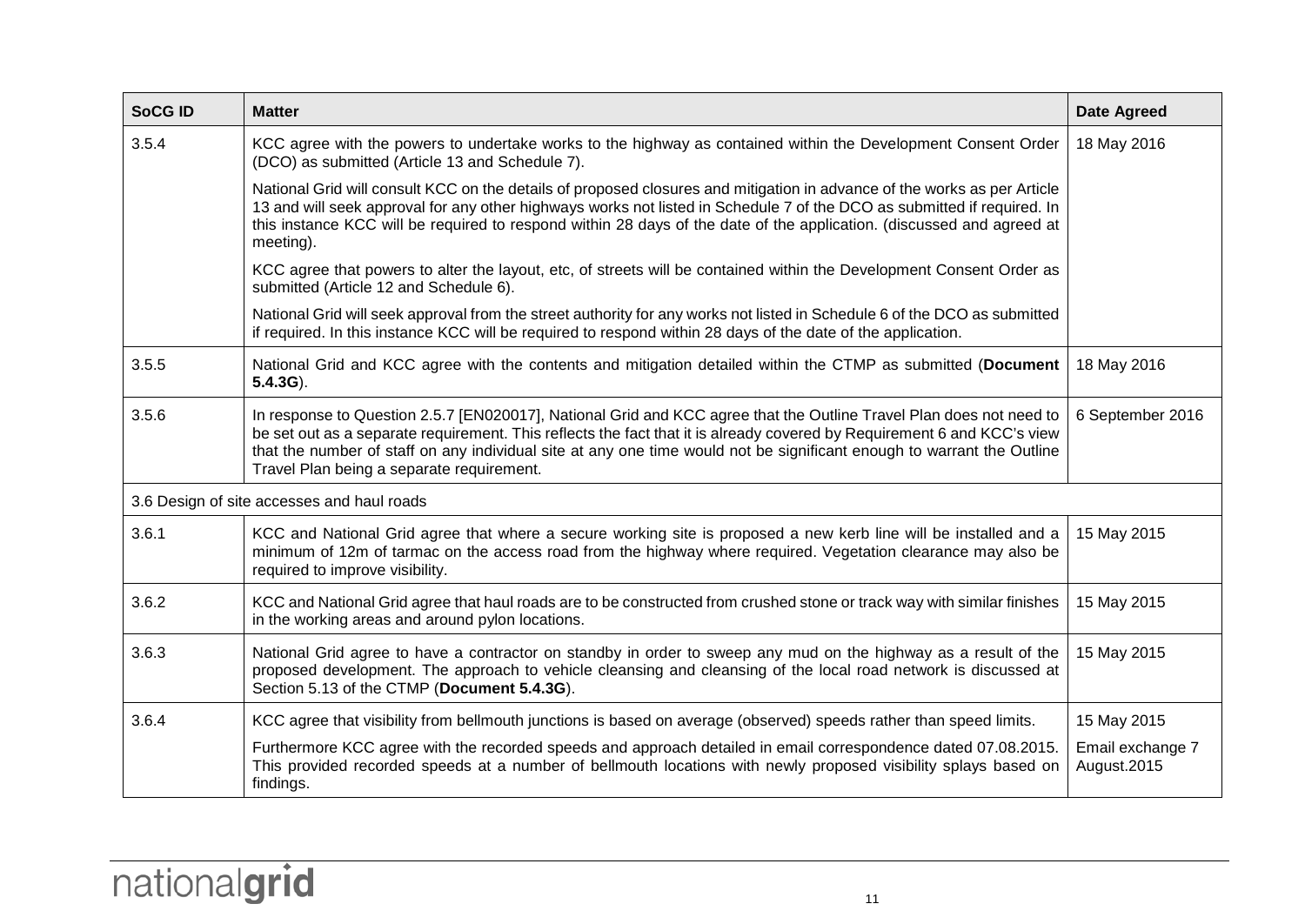| <b>SoCGID</b>        | <b>Matter</b>                                                                                                                                                                                                                                                                                                                                          | <b>Date Agreed</b>              |
|----------------------|--------------------------------------------------------------------------------------------------------------------------------------------------------------------------------------------------------------------------------------------------------------------------------------------------------------------------------------------------------|---------------------------------|
| 3.6.5                | KCC agree that where roads are not heavily trafficked, National Grid can implement a 2.4m setback from proposed<br>construction accesses.                                                                                                                                                                                                              | Email - 7 August<br>2015        |
| 3.6.6                | National Grid agree that where possible and safe to do so, pedestrian priority will be maintained at vehicle crossings.                                                                                                                                                                                                                                | 15 May 2015                     |
| 3.6.7                | KCC and National Grid agree the principle of the number and duration of access points required to enable construction<br>of the proposed development.                                                                                                                                                                                                  | Post meeting 29<br>October 2015 |
|                      | National Grid have provided draft details of access points and routes, the purpose of the accesses and duration for<br>which they are required.                                                                                                                                                                                                        |                                 |
| 3.7 Sturry Link Road |                                                                                                                                                                                                                                                                                                                                                        |                                 |
| 3.7.1                | KCC and National Grid agree that the proposed development and the proposed Sturry Link Road can co-exist.                                                                                                                                                                                                                                              | 18 May 2016                     |
|                      | This position is based on the latest alignment of the proposed Sturry Link Road put forward by the site promoters                                                                                                                                                                                                                                      | 16 June 2016                    |
|                      | (shown on drawing number 13-012-020 Rev F tabled at the KCC meeting with National Grid on 18 May 2016) and the<br>plans provided by National Grid on 30 May 2016 showing the clearances between the proposed locations of pylons<br>PC3 and PC4 and the Energy Networks Association Document Technical Specification 43-8 Overhead Line<br>Clearances. | 27 June 2016                    |
|                      | National Grid confirm that there would be in excess of 16 metres clearance between the existing ground level and the<br>overhead line conductors at the location where the proposed route of the Richborough Connection impacts upon the<br>proposed Sturry Link Road.                                                                                 |                                 |
|                      | KCC's design consultant (Amey) has completed a vertical alignment review of the links to Shallock Road and is content<br>that there is sufficient flexibility in the available clearance to the overhead cables where they cross the proposed route<br>of the Sturry Link Road to accommodate the design of the road.                                  |                                 |
|                      | KCC has identified that it may need to consider a nonstandard design of street lighting in this section due to the skewed<br>angle of the cables as they sail over the proposed link road. The skew means the cables span the road over a distance<br>of around 75 metres.                                                                             |                                 |
|                      | KCC intends to make a planning application for the construction of the Sturry Link Road in spring 2017. On the basis<br>of the details agreed with National Grid on this matter, KCC would not expect National Grid to lodge any objection in<br>the planning application process.                                                                     |                                 |
|                      | National Grid agree to continue to liaise with KCC on this matter to ensure that the two schemes can co-exist, and<br>consider that it would have no objection to an application for the Sturry Link Road based on the current design.                                                                                                                 |                                 |
|                      |                                                                                                                                                                                                                                                                                                                                                        |                                 |
|                      |                                                                                                                                                                                                                                                                                                                                                        |                                 |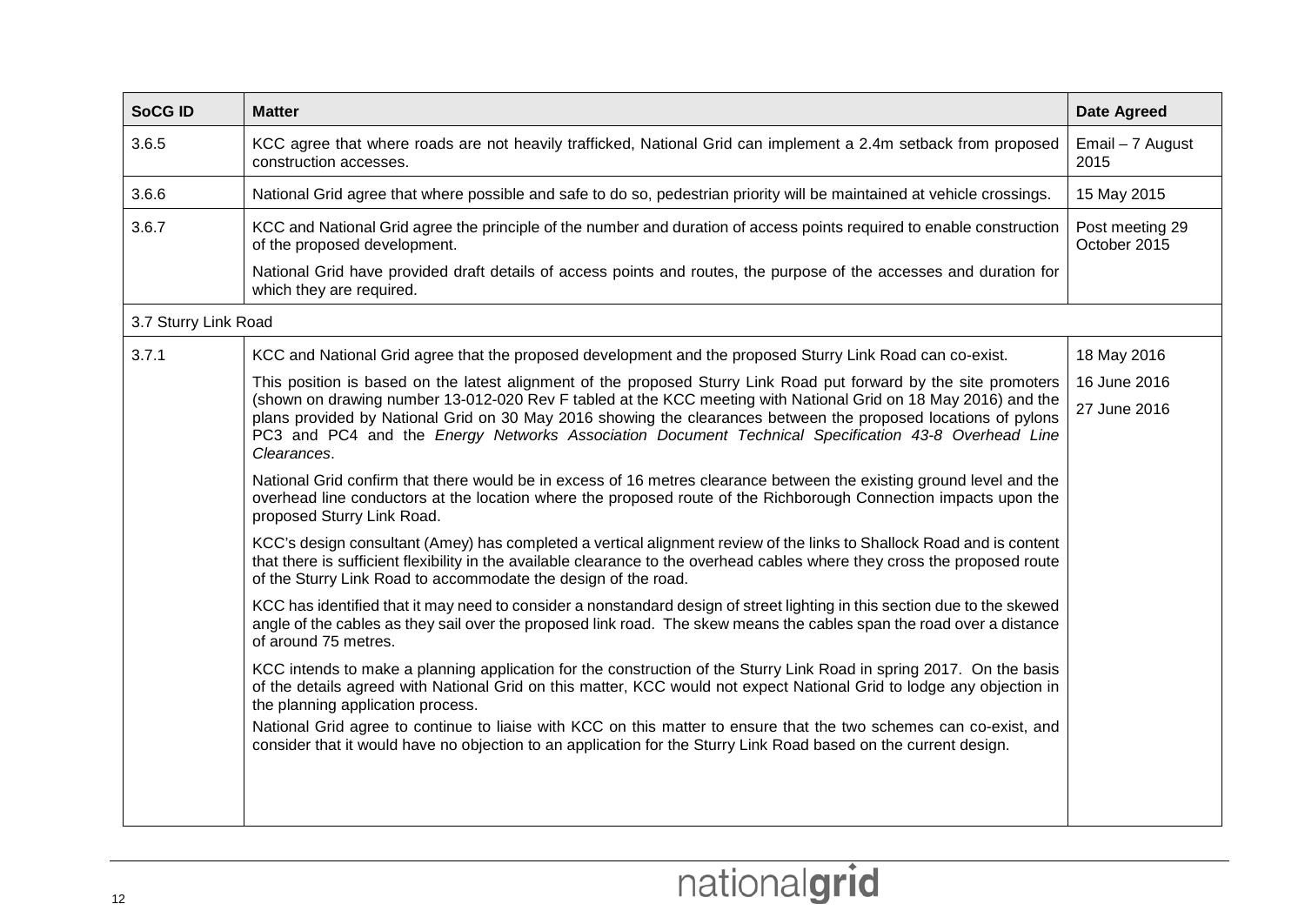| <b>SoCG ID</b> | <b>Matter</b>                                                                                                                                                                                                                                                                                                                                                                                                                                                                                                                            | Date Agreed   |
|----------------|------------------------------------------------------------------------------------------------------------------------------------------------------------------------------------------------------------------------------------------------------------------------------------------------------------------------------------------------------------------------------------------------------------------------------------------------------------------------------------------------------------------------------------------|---------------|
| 3.8 Draft DCO  |                                                                                                                                                                                                                                                                                                                                                                                                                                                                                                                                          |               |
| 3.8.1          | National Grid and KCC agree to the following update to the wording for Requirement 16 (16(3)):                                                                                                                                                                                                                                                                                                                                                                                                                                           | 1 August 2016 |
|                | "The undertaker must carry out road safety audits of the highway works authorised by this Order in accordance with<br>Standard HD 19/15 of the Department for Transport's Design Manual for Roads and Bridges or in accordance with any<br>standard that supersedes that Standard and must, to the reasonable satisfaction of the relevant highway authority,<br>implement any recommendations to mitigate or remove road safety problems and defects identified in such road safety<br>audits arising from the authorised development". | 4 August 2016 |
|                | This updated wording forms part of the draft DCO (Doc 2.1 $(B)$ ) submitted at Deadline 4.                                                                                                                                                                                                                                                                                                                                                                                                                                               |               |
| 3.8.2          | KCC and National Grid agree that Schedule 6 of the draft DCO (Streets Subject to Temporaty Alteration of Layout) and<br>Schedule 12 (Traffic Regulation) can remain separate and there is no need to include sites in both Schedules. This<br>responds to Action Point 12 from the ISH on the draft DCO (28 July 2016).                                                                                                                                                                                                                  | 4 August 2016 |
| 3.8.3          | KCC and National Grid agree that there is no requirement for vehicle marking scheme, highway signage scheme, travel<br>plan (note: already identified under Requirement 6) and traffic incident management plan within Schedule 3 of the draft<br>DCO and therefore there is no need to discharge requriements in Schedule 4 of the draft DCO.                                                                                                                                                                                           | 4 August 2016 |
|                | KCC confirm they are satisfied within the content of the Construction Traffic Management Plan (APP-068) and this<br>SoCG (Doc 8.4.5 (A)).                                                                                                                                                                                                                                                                                                                                                                                                |               |
|                | This responds to Action Point 49 from the ISH on the draft DCO (28 July 2016).                                                                                                                                                                                                                                                                                                                                                                                                                                                           |               |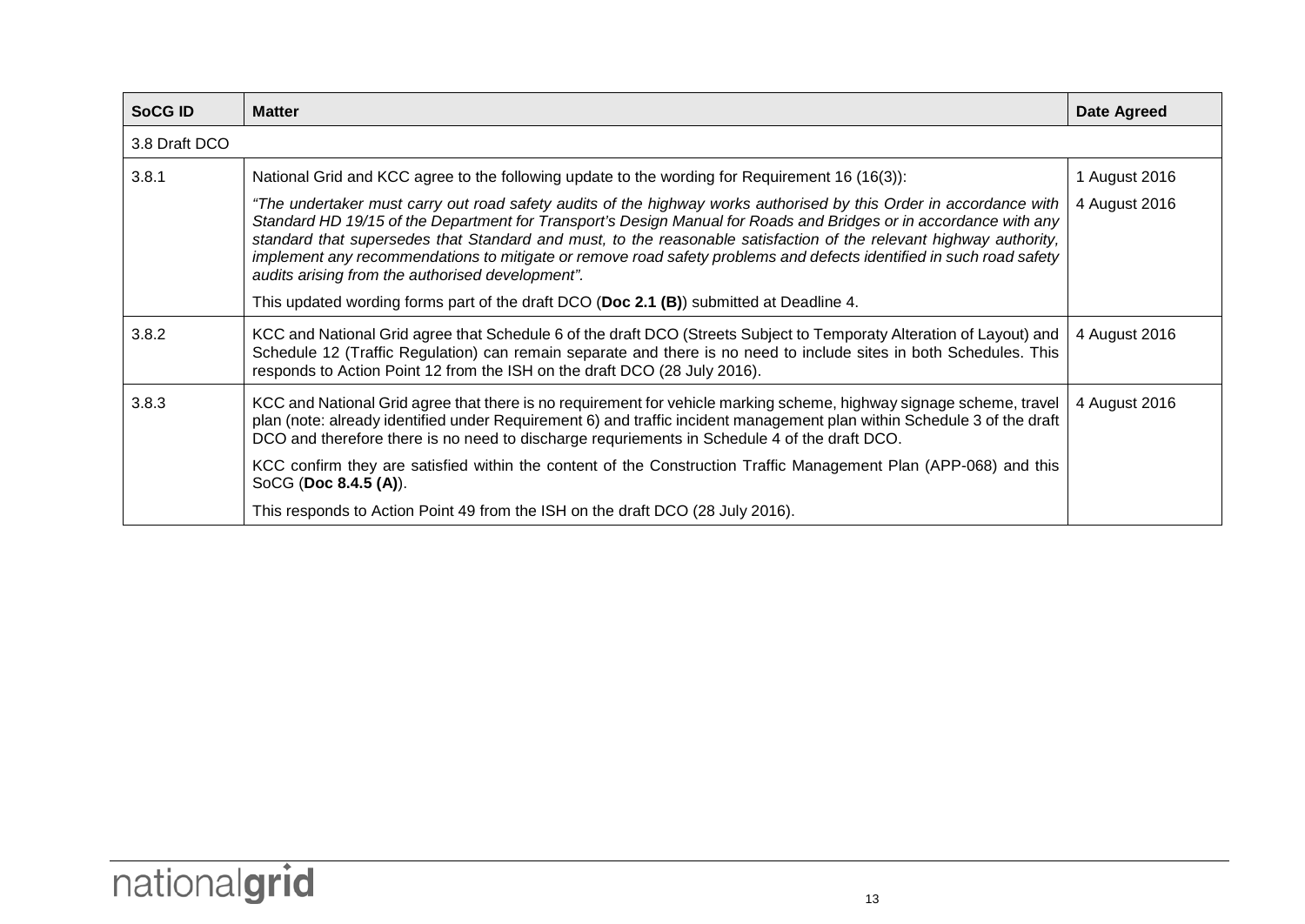## <span id="page-19-0"></span>**4 MATTERS CURRENTLY OUTSTANDING**

#### <span id="page-19-1"></span>**4.1 Summary of current position**

4.1.1 Kent County Council have worked closely with National Grid to discuss and agree potential effects and the approach to mitigation and design in relation to PRoW and Highways and the majority of matters have been agreed, as detailed in Table 3.1.

#### <span id="page-19-2"></span>**4.2 Kent County Council principal matters currently outstanding**

4.2.1 Project wide principal matters where agreement remains outstanding between National Grid and KCC are detailed within the Councils SoCG<sup>[3](#page-19-4)</sup>.

#### <span id="page-19-3"></span>**4.3 Kent County Council specific matters outstanding**

4.3.1 Through engagement between KCC and National Grid agreement has been reached on all matters.

 $\overline{a}$ 

<span id="page-19-4"></span><sup>&</sup>lt;sup>3</sup> A separate SoCG between National Grid and the local authorities of Kent County Council, Canterbury City Council, Thanet District Council and Dover District Council.